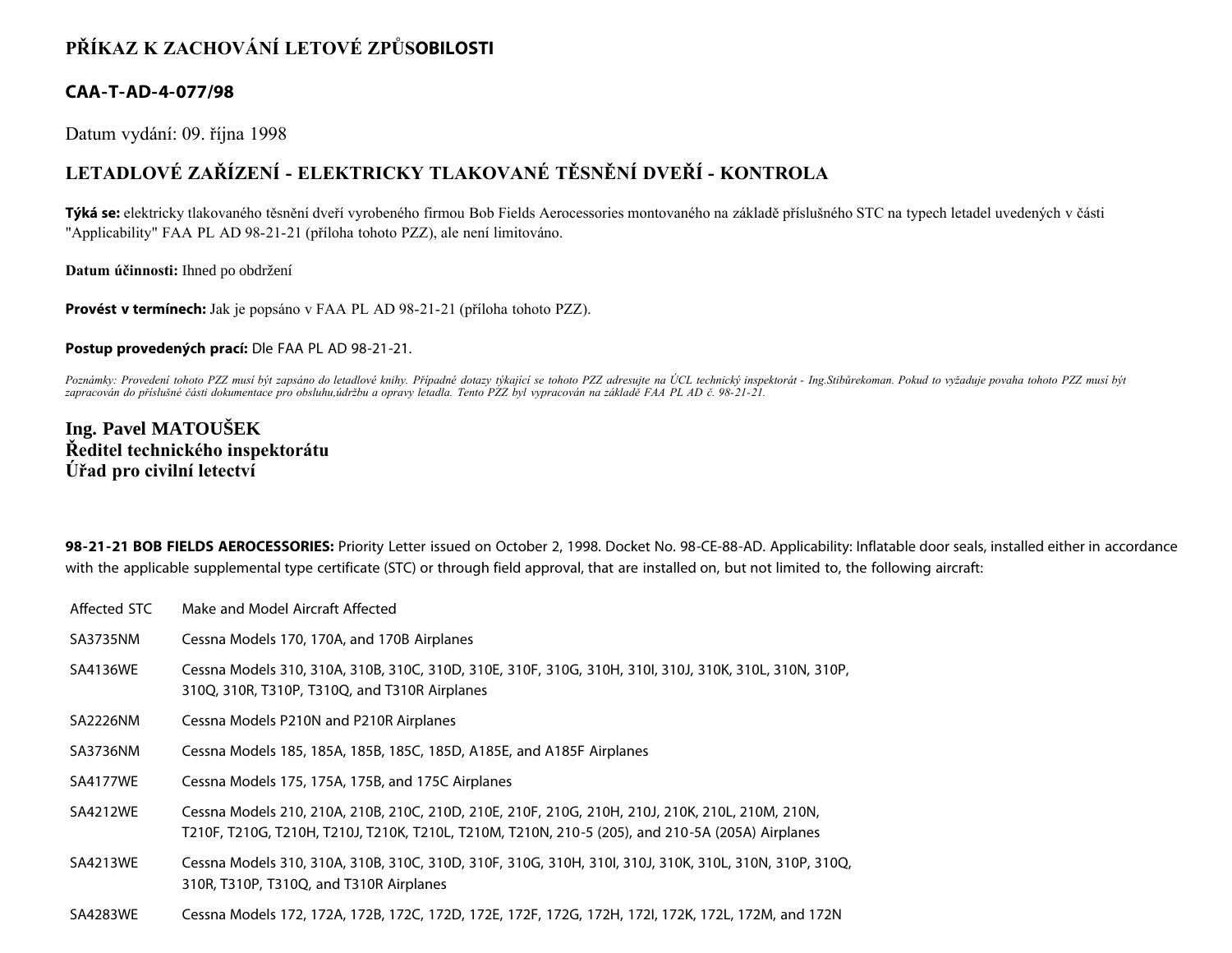Airplanes

SA4284WE Cessna Models 180, 180A, 180B, 180C, 180D, 180E, 180F, 180G, 180H, 180J, and 180K Airplanes

- SA4285WE Cessna Models 182, 182A, 182B, 182C, 182D, 182E, 182F, 182G, 182H, 182J, 182K, 182L, 182M, 182N, 182P, 182Q, R182, and TR182 Airplanes
- SA4286WE Cessna Models 206, P206, P206A, P206B, P206C, P206D, P206E, TP206A, TP206B, TP206C, TP206D, TP206E, U206, U206A, U206B, U206C, U206D, U206E, U206F, U206G, TU206A, TU206B, TU206C, TU206D, TU206E, TU206F, and TU206G Airplanes
- SA4287WE Cessna Models 320, 320A, 320B, 320C, 320D, 320E, 320F, and 320-1 Airplanes
- SA4180WE Raytheon (Beech) Models H35, J35, K35, M35, N35, P35, S35, V35, V35A, V35B, 35-33, 35-A33, 35-B33, 35- C33, 35-C33A, E33, E33A, E33C, F33, F33A, F33C, G33, 36, A36, A36TC, and B36TC Airplanes
- SA4184WE Raytheon (Beech) Models 95, B95, B95A, E95, 95-55, 95-A55, 95-B55, 95-B5A, 95-B55B, 95-C55, D55, E55, 56TC, 58, and 58A Airplanes
- SA4239WE Raytheon (Beech) Models 58P, 58PA, 58TC, and 58TCA Airplanes
- SA4240WE Raytheon (Beech) Models 50, B50, C50, D50, D50A, D50B, D50C, D50E, D50E-5990, E50, F50, G50, H50, and J50 Airplanes
- SA4282WE Raytheon (Beech) Models 35, A35, B35, C35, D35, E35, F35, G35, and 35R Airplanes
- SA4178WE Mooney Models M20, M20A, M20C, M20D, M20E, M20F, M20G, M20J, and M20K Airplanes
- SA4472NM Aerostar Models PA-60-601P, PA-60-602P, and PA-60-700P Airplanes
- SA4234WE The New Piper Aircraft, Inc. (Piper) Models PA-34-200, PA-34-200T, and PA-34-220T Airplanes
- SA4179WE Piper Models PA-24, PA-24-250, PA-24-260, and PA-24-400 Airplanes
- SA4235WE Piper Models PA-44-180 and PA-44-180T Airplanes
- SA4236WE Piper Models PA-28-140, PA-28-150, PA-28-160, PA-28-180, PA-28-235, PA-28-151, PA-28-181, PA-28-161, PA-28-236, PA-28-201T, PA-285-160, PA-28S-160, PA-28S-180, PA-28R-180, PA-28R-200, PA-28R-201, PA-28R-201T, PA-28RT-201, and PA-28RT-201T Airplanes
- SA4237WE Piper Models PA-23, PA-23-160, PA-23-235, PA-23-250, and PA-E23-250 Airplanes
- SA4238WE Piper Models PA-30, PA-39, and PA-40 Airplanes
- SA4385WP Piper Models PA-31, PA-31-300, PA-31-325, and PA-31-350 Airplanes
- SA4288WE Piper Models PA-32-260, PA-32-300, PA-32S-300, PA-32-301, PA-32-301T, PA-32R-300, PA-32R-301, PA-32R-301T, PA-32RT-300, and PA-32RT-300T Airplanes
- SA2511NM Bellanca Models 17-30, 17-31, and 17-31TC Airplanes
- SA2510NM Bellanca Models 17-30A, 17-31A, and 17-31ATC Airplanes
- SA4316WE Wing Aircraft Company Model D-1 Airplanes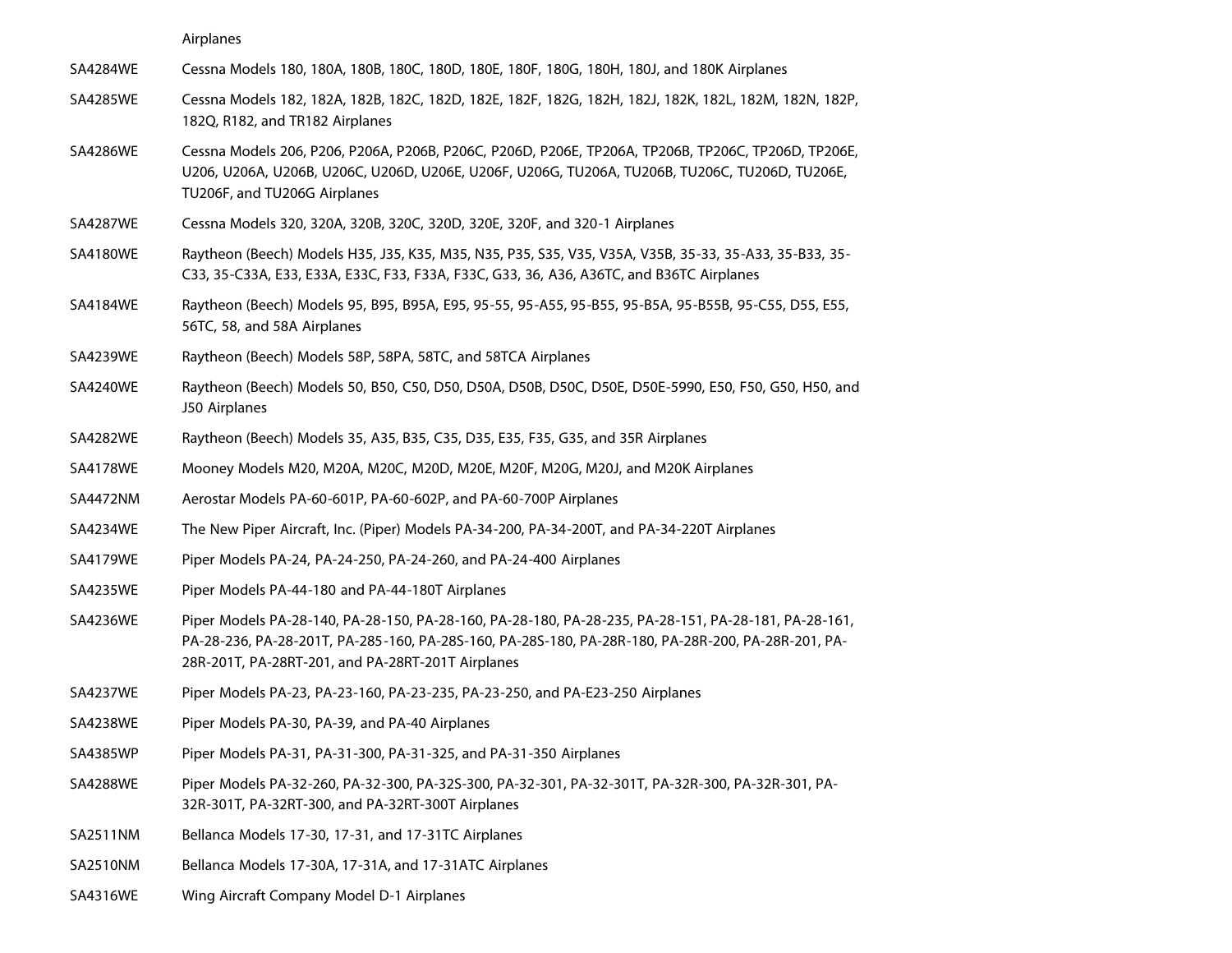NOTE 1: This AD applies to each aircraft identified in the preceding applicability provision that has affected inflatable door seals installed, regardless of whether it has been modified, altered, or repaired in the area subject to the requirements of this AD. For aircraft that have been modified, altered, or repaired so that the performance of the requirements of this AD is affected, the owner/operator must request approval for an alternative method of compliance in accordance with paragraph (f) of this AD. The request should include an assessment of the effect of the modification, alteration, or repair on the unsafe condition addressed by this AD; and, if the unsafe condition has not been eliminated, the request should include specific proposed actions to address it.

Compliance: Required prior to further flight after receipt of this AD, unless already accomplished.

To prevent smoke and a possible fire in the cockpit caused by overheating of the electric door seal inflation systems, which could result in passenger injury, accomplish the following:

(a) Deactivate the electric door seal inflation system by accomplishing the following:

(1) Disconnect the battery.

(2) Locate the air pump and identify the power wire to the air pump.

(3) Trace the power wire to its connection to the airplane's original electrical power system. Disconnect the power wire at its attachment to the airplane's electrical power system and stow wire end.

(4) For non-pressurized airplanes or for airplanes that have an operating manual door seal inflation system, fabricate a placard that incorporates the following words utilizing letters that are at least 0.10-inch in height, and install this placard on the instrument panel within the pilot's clear view:

#### "ELECTRIC DOOR SEAL INFLATION SYSTEM INOPERATIVE"

(5) For pressurized airplanes or for airplanes that do not have an operating manual door seal inflation system, fabricate a placard that incorporates the following words utilizing letters that are at least 0.10-inch in height, and install this placard on the instrument panel within the pilot's clear view:

#### "ELECTRIC DOOR SEAL INFLATION SYSTEM INOPERATIVE. THIS AIRPLANE CAN ONLY BE OPERATED IN UNPRESSURIZED FLIGHT"

(6) Reconnect the battery before returning to service.

(b) Insert a copy of this AD into the Limitations

Section of the airplane flight manual (AFM).

(c) As an alternative method of compliance to the actions of paragraph (a), including all subparagraphs, and paragraph (b) of this AD, remove all provisions of the Bob Fields Aerocessories inflatable door seals, and install original equipment manufacturer door seals or an FAA-approved equivalent that is of different design than the referenced Bob Fields Aerocessories inflatable door seals.

(d) As of the effective date of this AD, no person may install on any aircraft, Bob Fields Aerocessories inflatable door seals either in accordance with the applicable STC or through field approval.

(e) Special flight permits may be issued in accordance with sections 21.197 and 21.199 of the Federal Aviation Regulations (14 CFR 21.197 and 21.199) to operate the airplane to a location where the requirements of this AD can be accomplished provided the following are adhered to, as applicable:

(1) Locate and remove the in-line fuse for the electric door seal inflation system; or